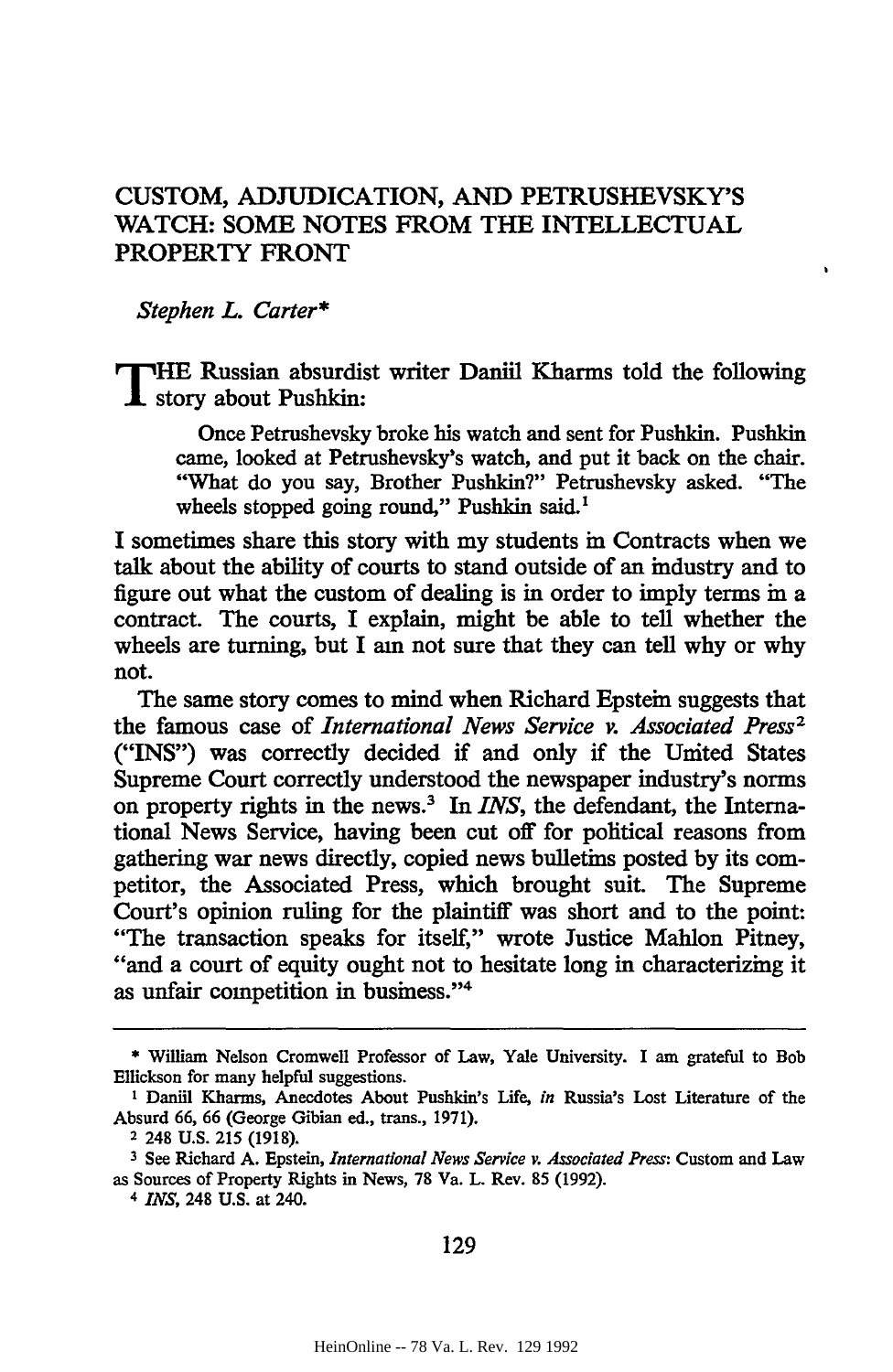**[Vol. 78:129**

According to Epstein's theory, however, the case involved less a matter of unfair competition than a matter of theft. The International News Service's wrong, says Epstein, was its violation of an industry custom holding that one provider will not copy another's news.<sup>5</sup> When a stable custom on property boundaries has evolved over repeat plays in an industry, Epstein argues, the Court should enforce that custom as law.6 I will refer to such a custom as the "local property rules," to capture Epstein's suggestion that there is more here than the work of informal norms; for what Epstein has in mind is using the power of the state to coerce parties to continue to operate according to evolved understandings of an industry. Instead of criticizing Epstein's idea, in this brief Comment I raise some puzzles and problems that come to mind, with special reference to intellectual property law, my own field of endeavor.

There is nothing unusual in calling upon the courts to ascertain industry practices. Investigation of custom has long been central to adjudicating disputes between private parties; as I have already mentioned, it is virtually a staple of contract law. Moreover, it is useful to be reminded from time to time that in the absence of regulation, parties will frequently work out a series of practices that are, as between them, efficient (which I use here in the sense of *welfare-maximizing).* One can call to mind a fairly substantial set of cases in which this is likely, particularly those regarding exchange of tangible goods or marking off the borders of real property.

Intellectual property cases are rarely thought of as being a part of the set, however, because the public goods problem is thought to be too dominant. When the next user can appropriate the fruit of intellectual development at a cost close to zero and without interfering with the prior user's enjoyment, it is not easy to see what suasion the prior user can bring to bear, in the absence of regulation, to make the next user stop. What one expects instead is that in the absence of regulation, the intangible goods involved will be underproduced. <sup>7</sup>

To the extent that Epstein's article is descriptive, one can hardly quarrel with its conclusion, for many industries have indeed evolved elaborate norms for deciding what counts as property and what

**<sup>5</sup>** See Epstein, supra note **3,** at 94-95, **97-98.**

**<sup>6</sup>** See id. at 126.

**<sup>7</sup>** Of course, underproduction is not the inevitable result, as Epstein correctly concedes. See id. at **97.**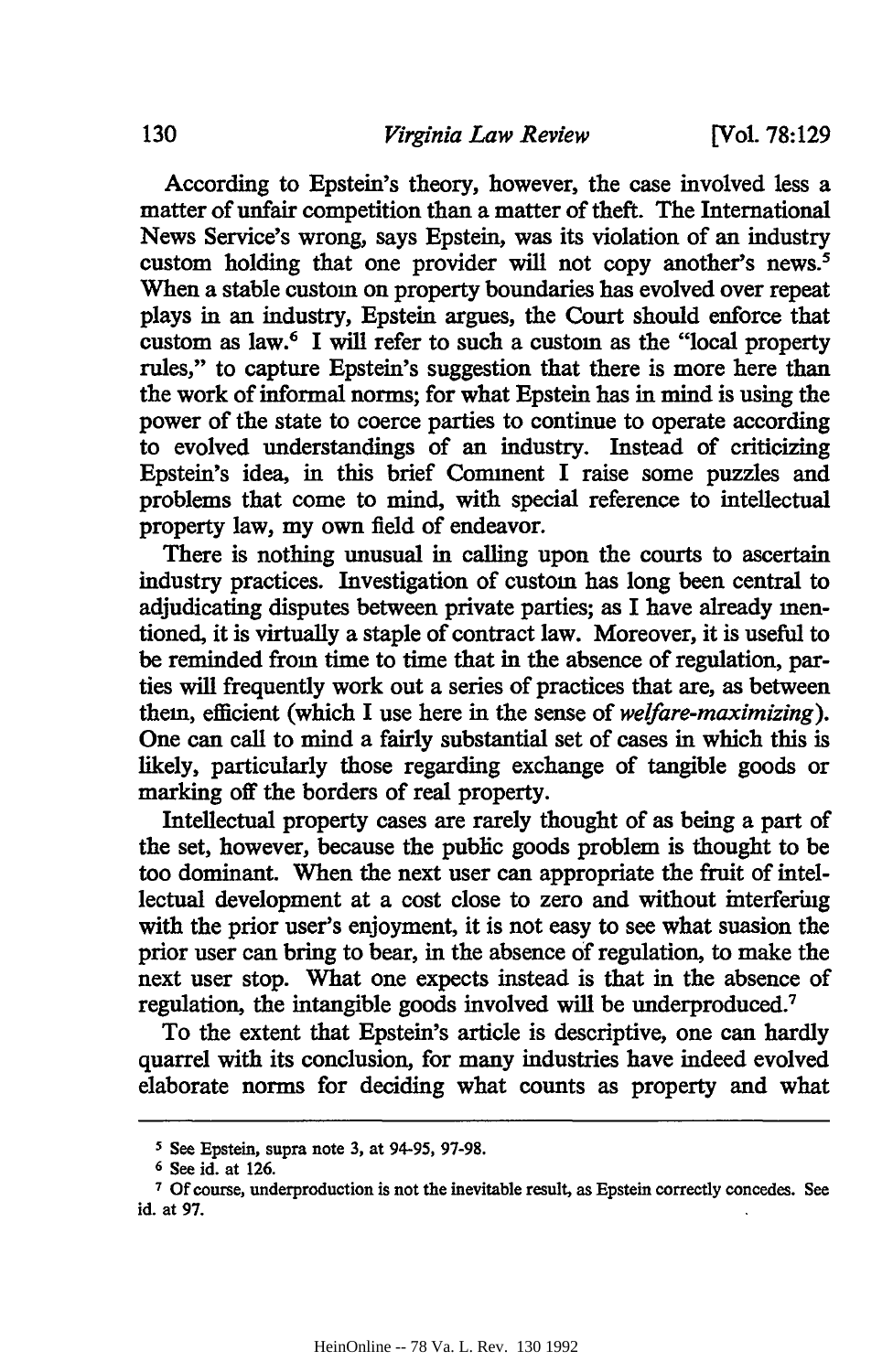counts as taking, and courts often do enforce these norms as though they are legally binding property rules. One need only consider the use of treatments for motion pictures and formal proposals for books. If what the industry counts as property is taken, a court often will decide that compensation is due-as the makers of the hit film *Coming to America* recently learned. To be sure, it is not clear how widespread the application of Epstein's proposal is likely to be, for the world of intellectual property. is so heavily regulated that there is less and less space for private ordering to emerge (although, as I will shortly explain, less space is not the same as no space). Still, whatever its practical limits, the principle possesses an undeniable appeal.

To the extent that Epstein means his proposal to be prescriptive, however, he is on shakier ground. One should be careful about insisting that a court *always* should enforce private customs regarding property rights, even if they have remained stable over time, or, as Epstein would have it, across repeat plays. There are many possible reasons for this caution. First, the private ordering-the evolved custom-might itself be inefficient. For example, the private ordering might create negative externalities that the parties to the ordering should be made to internalize, as would be the case if television news programs followed a custom of copying all of their news from the papers. Another good example of an inefficient set of customary property rules might involve restrictive licensing practices that in some circumstances might be aimed at cartelization.<sup>8</sup>

Second, enforcement of the private ordering might interfere with a larger state policy. An obvious example would be a suit by one drug dealer against another for intruding on the turf of the first. To take a third case, the private ordering might actually be immoral. Again, an obvious example makes the case: one might envision an emergent set of customs under which black people cannot own property or another under which women *are* property.<sup>9</sup> Such risks as these, however, all can be resolved by the application of various meta-rules to trump

**<sup>8</sup>** One might avoid this by adding a rule, as Epstein implies in his article, that only efficient orderings should be enforced. If this is the rule, of course, it is no longer the private custom *alone* that is doing the work.

**<sup>9</sup>** One might respond that the main principle still holds because rules such as these are also' inefficientThat objection is rather a frightening one, however, for it implies that an individual who is not convinced that forced slavery, for example, is less efficient than free sale of labor has no good reason to oppose it.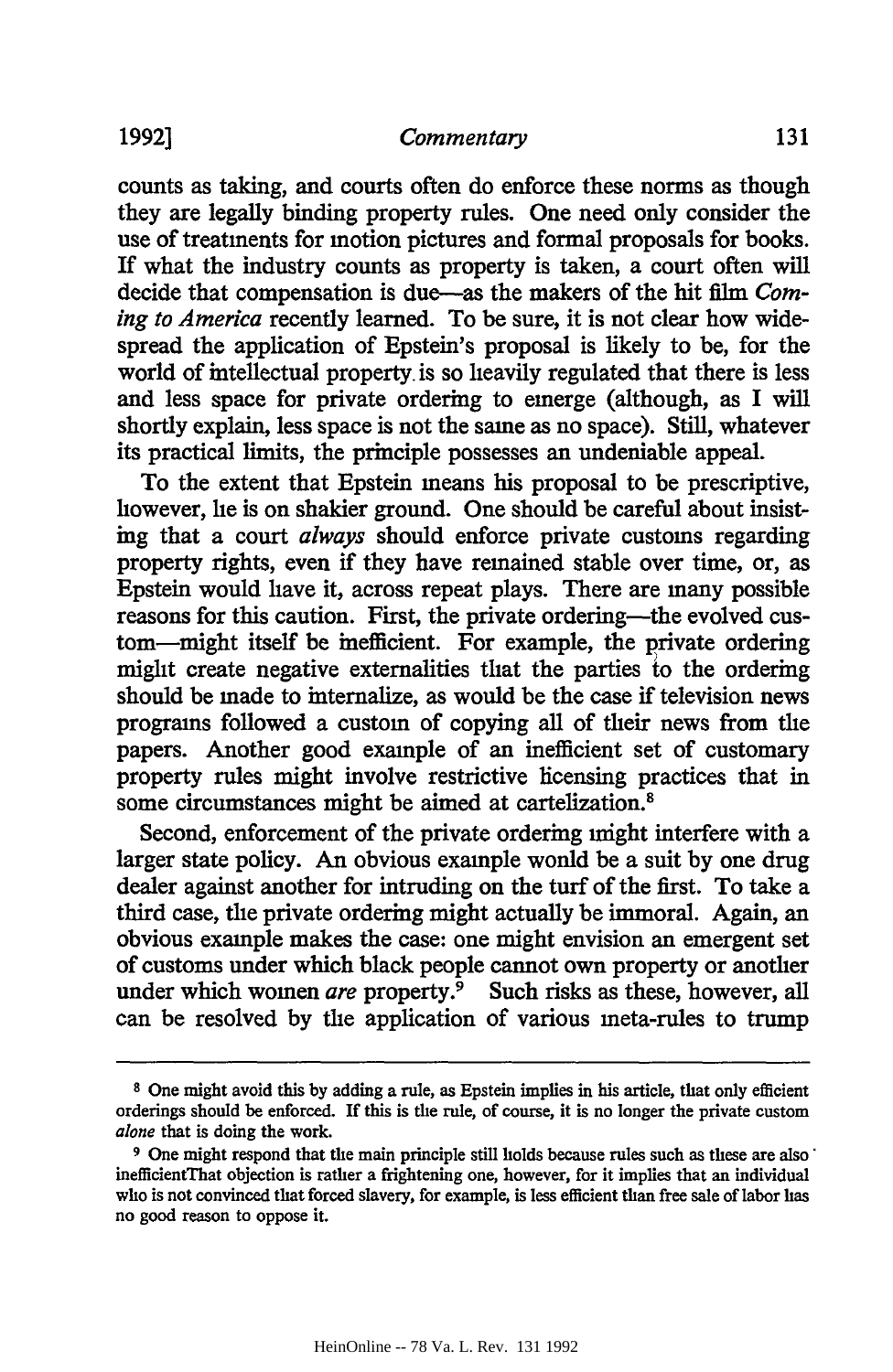[Vol. **78:129**

what one might think of as the local property rules. **My** more immediate concern is with the problem of Petrushevsky's watch. Even courts inclined to enforce private orderings might not be very good at anthropology. The judge, after all, is on the outside, looking in. Even assuming—and there is no reason to do so—that the parties tell the whole truth, it will not always be so easy for a court to discern an industry's customs. In ordinary adjudication, when the law is clear and what matters is the conduct of the two parties with respect to one another, it is reasonable to expect that the parties themselves will be the best sources of evidence, even given the natural tendency of the lawyers for both sides to distort the facts in ways favorable to their clients. What Epstein proposes, however, is similar to contracts cases, for example, in which the adjudicating court is called upon to work out not only the conduct or custom of the parties with respect to each other, but the custom of dealing within the industry. Although lawsuits in which industry customs come into question are, of course, quite common, I have always wondered, during my years of teaching first-year Contracts, whether the courts really know what they are talking about-not because the judges lack competence, but because the further beyond the facts of the case they go, the weaker their sources of information are likely to be.

Let me put aside, however, the problem of judicial competence to conduct these anthropological explorations and pursue instead some speculations on what a judicial investigation of a community's evolved norms of property-its local property rules-might uncover, with special reference to intellectual property. For if I were forced to point to a flaw in Epstein's fascinating article, I would note the absence of a full discussion of local property regimes that might work quite differently from the "this-is-mine, this-is-yours" model he presents.

Imagine, for example, a community that possesses a notion of private property but also has a very strong norm against seeking outside intervention to enforce it. The question of whether one can reasonably speak of property rights without a mechanism of enforcement is a large one, and one that Epstein quite properly addresses in his article. What I wonder about is the somewhat smaller question of whether a community can have a norm that says there will be no enforcement.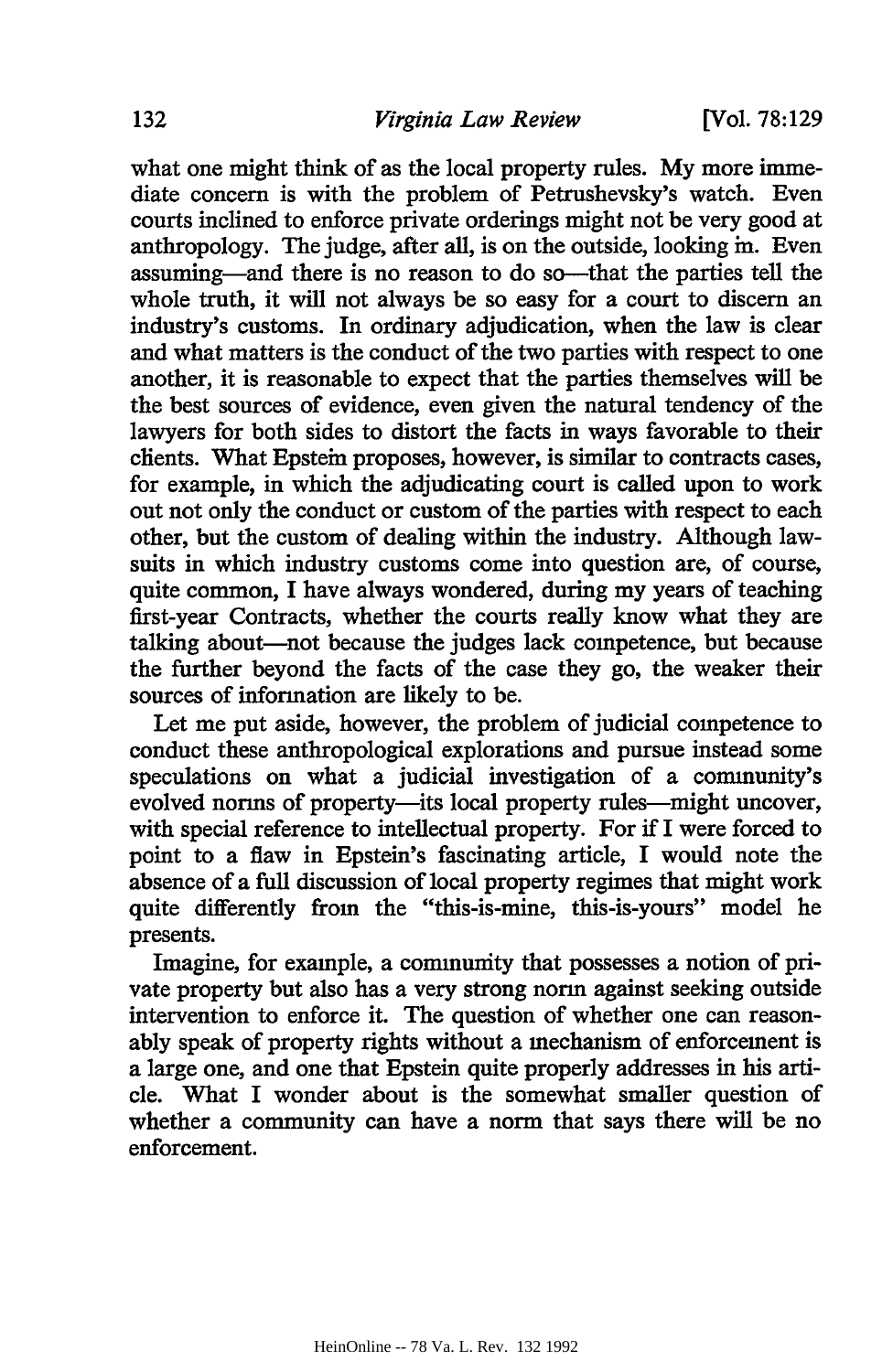**My** colleague Robert Ellickson reports that among cattle ranchers in Shasta County, California, a very strong norm holds that absent the most egregious violations of the evolved local property rules, it is inappropriate to seek state enforcement of one's rights.10 Ranchers whose cattle do damage are expected to make amends, usually in kind rather than in cash, and most small damages are left to lie where they fall.<sup>11</sup> If a rancher does not comply with the norms requiring him to make amends, informal sanctions are applied by the community.<sup>12</sup> Calling in government to resolve disputes, however, is often seen as a violation of the rules of good neighborliness.

Sometimes the same norm might emerge for reasons of ideology rather than neighborliness. Back in the 1960s, this question was warmly debated within the Student Non-Violent Coordinating Committee ("SNCC"). One SNCC faction was accused of stealing from the group. An opposing faction called the police-and was promptly censured within SNCC for bringing outside authorities into the dispute, or, more precisely, for "calling a racist henchman cop of the white master  $\dots$  to settle an internal dispute."<sup>13</sup> Again, it is not that SNCC did not believe in private property; it is, rather, that some of its members sufficiently distrusted the state that they tried to inculcate a very strong norm against seeking government enforcement of rights.

But one need not stretch quite so far back, for intellectual property provides more recent examples. Consider the recent case of *Lotus Development Corp. v. Paperback Software International.14* In *Lotus,* the United States District Court for the District of Massachusetts adopted a variation of the so-called "look and feel" test, granting copyright protection for certain aspects of the user interface-the way the human operates with the software--of Lotus Development Corporation's popular spreadsheet program, LOTUS 1-2-3.<sup>15</sup> Many programmers think that Lotus Development Corporation, in seeking judicial relief for the copying of aspects of its user interface, went

**<sup>10</sup>** See Robert **C.** Ellickson, Order Without Law: How Neighbors Settle Disputes 59-64 (1991).

**<sup>11</sup>** Id. at 53-56.

<sup>12</sup> Id. at 56-59.

**<sup>13</sup>** Cleveland Sellers, The River of No Return 186 (1973).

<sup>14</sup> 740 F. Supp. 37 **(D.** Mass. 1990).

<sup>&</sup>lt;sup>15</sup> For the purposes of this analysis-indeed, for the purposes of this Comment-I do not address the question of whether the local customary property rules that Epstein exalts should be held preempted by appropriate federal statutes, like the 1976 Copyright Act.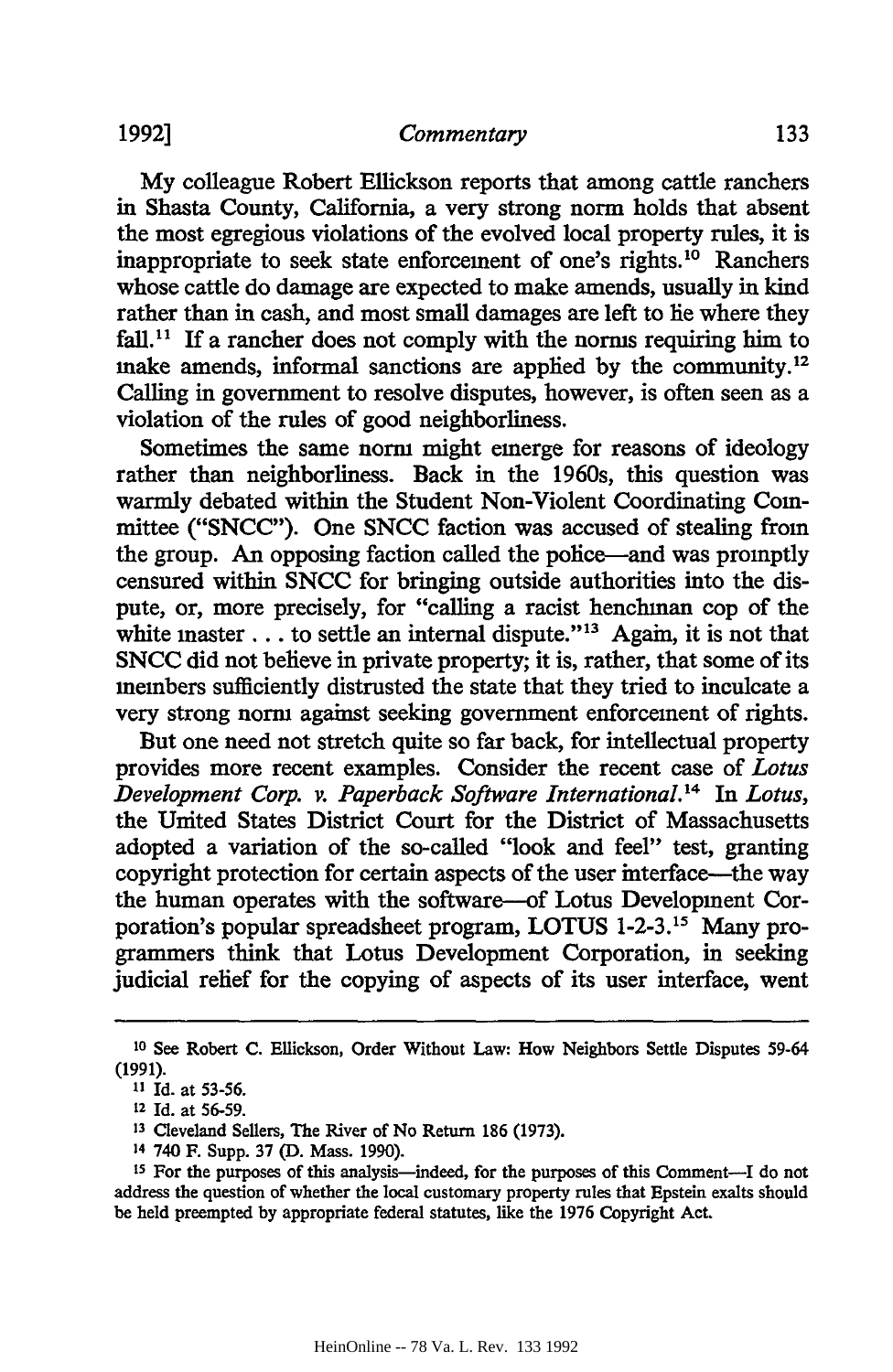outside the local property rules governing what aspects of software are protectible and what aspects can be freely copied. 16 In fact, the *Lotus* result actually provoked a fairly significant public demonstration at its corporate headquarters-one chanted slogan was "HEY, HEY, HO, HO, LOOK AND FEEL HAS GOT TO GO"-which is not, shall we say, the usual response to intellectual property decisions, even quite controversial ones.

Obviously, Lotus Development Corporation did not think its resort to judicial process represented a move outside the local property rules (a defection), although, in Epstein's analysis what matters is not one party's self-serving opinion on any particular play, but rather the evolved industry custom over repeat plays.<sup>17</sup> In the software industry, the custom of copying user interfaces has been undeniably widespread and might even be efficient.<sup>18</sup> If the industry practices are as I have just described them, Lotus Development Corporation has defected, not by taking someone else's local property, as the defendant did in *INS,* but by seeking government assistance in making property of what had previously been held in common. One challenge for Epstein's test, then, is whether, in such a case, he is willing to protect the local property rules, including the norm against enforcement, by throwing the suit out of court. A related challenge for Epstein involves a breaking of local property rules that runs the other way when the breach of customary rules involves a denial, rather than a grant, of access to property, should judicial enforcement be the same?

Consider once more the *INS* case. In that case, as Epstein points out, an argument of necessity was available to the International News Service, the defendant.<sup>19</sup> Suppose, as Epstein does in his article, that the International News Service goes to the Associated Press for a

**<sup>16</sup>**If the interface is protectible, other software firms cannot mimic its working, which means that they must design software that interacts with the user in a different way, which raises costs of entry because some skills are not then transferable from already existing software to the new software.

**<sup>17</sup>**See Epstein, supra note 3, at 126.

<sup>&</sup>lt;sup>18</sup> On the possible efficiency of copying of user interfaces, see Stephen L. Carter, Gaining Without Venturing: The New Section 337 and the New Software Protections, *in* Technology, Trade, and World Competition 93, 115-17 (1990).

**<sup>19</sup>**Epstein, supra note 3, at 117-19. We might want to debate whether "necessity" is the right word when the truth is that one party has made itself obnoxious, as they used to say, to a foreign state. But let us pass this point and take the necessity as given for the sake of argnment.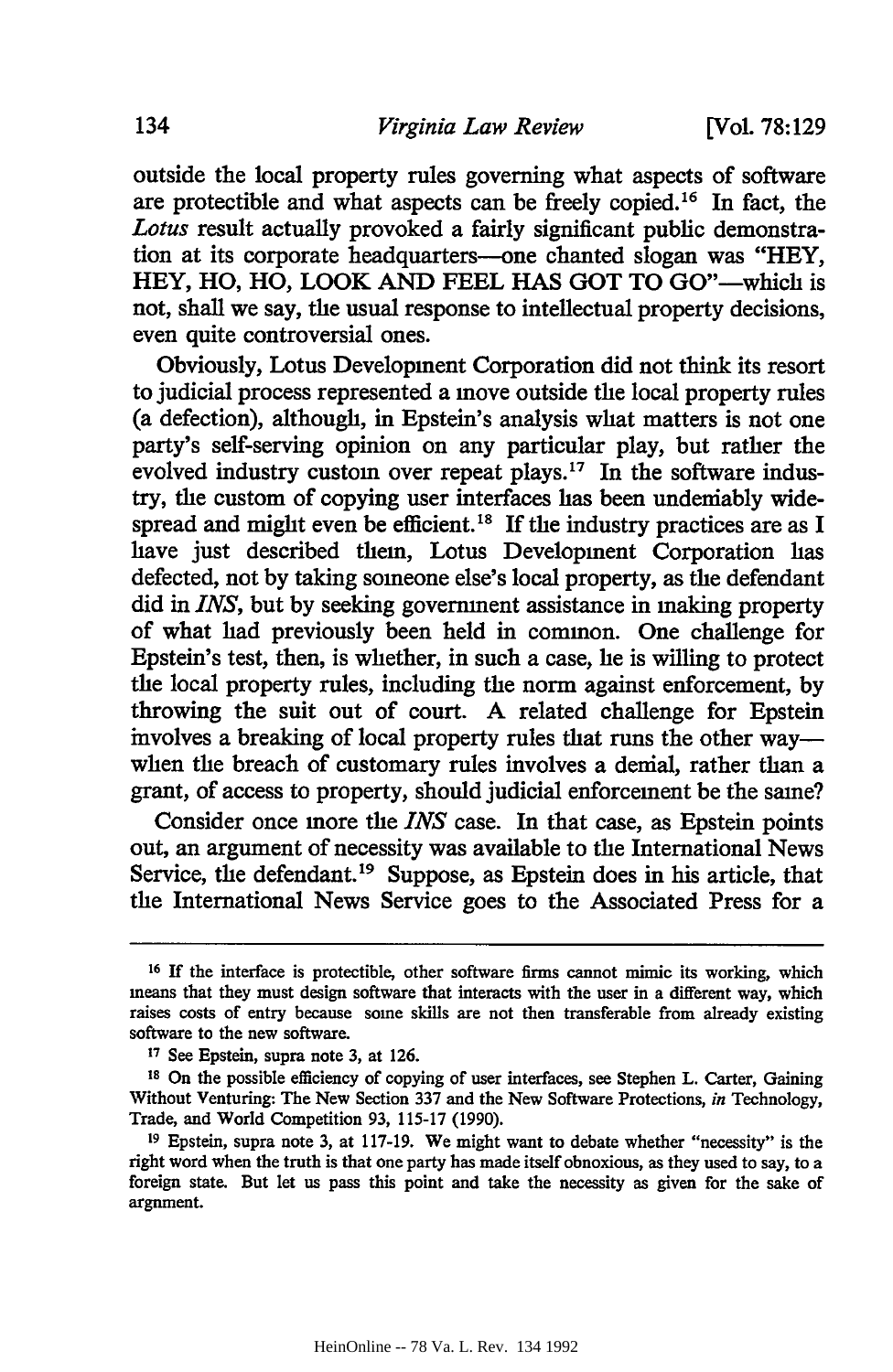license. If the Associated Press grants the license, there might be circumstances in which an antitrust problem would arise, especially if what seems to be cross-licensing ends up as cartelization.

Suppose, however, that the Associated Press sees the chance for (temporary) monopoly rents and says no, putting the International News Service out of business. Would it matter in this case if, along with the understanding of property rights in news, there was a more communal understanding of sharing with others in time of necessity? Note that if this local norm of sharing existed, it would be the Associated Press that first broke the frame of rights (that is, defected from the local property rules). In this circumstance, should the International News Service be able to sue the Associated Press for its violation of the customary property rules on sharing? Presumably, the answer must be yes; after all, if the goal is to enforce the local property rules because the parties most likely have reached efficient customs, there is no reason to enforce them only when they resemble the rules that are imposed by positive law.

One can generalize the point. Suppose that *A, B,* and *C* are all farmers in a community with extensive local property rules, including rules prohibiting theft and rules requiring sharing when another's crop fails.20 We can assume that the rules have evolved over the years, through repeat plays, with *A, B,* and *C* each sharing when called upon to help. Then one year *A* has a bumper crop, but *B* and *C* are both struck by blight. Blight is so widespread that *A* decides to take more crops to market that year at a higher price and thus has fewer crops to share with *B* and *C. B* then buys *A's* remaining crops. *C,* who is penniless, now risks starvation--or at least shutdown. Should *C* have a cause of action against *A* (and possibly *B)* for interfering with its local rights, provided by custom, in *A's* crop?

Under Epstein's theory, one would assume that the answer is yes, because all that has changed is the definition of property (that is, the local rules). But then the case begins to sound more like the **flip** side *of INS:* Suppose that *C* breaks into A's barn and steals what it needs? Now *C,* too, has broken the frame. Is C's defection actionable by *A?* Or, to make it more like *INS,* suppose that C's crop failure has noth-

<sup>20</sup> There is no necessary reason to think of this example as involving altruism; the cropsharing arrangement, which is analogous to potlatch custom among some Pacific Coast Indian tribes, might just as accurately be characterized as a form of insurance. See Ellickson, supra note 10, at 176-77, for a discussion of norms of "charity" in this context.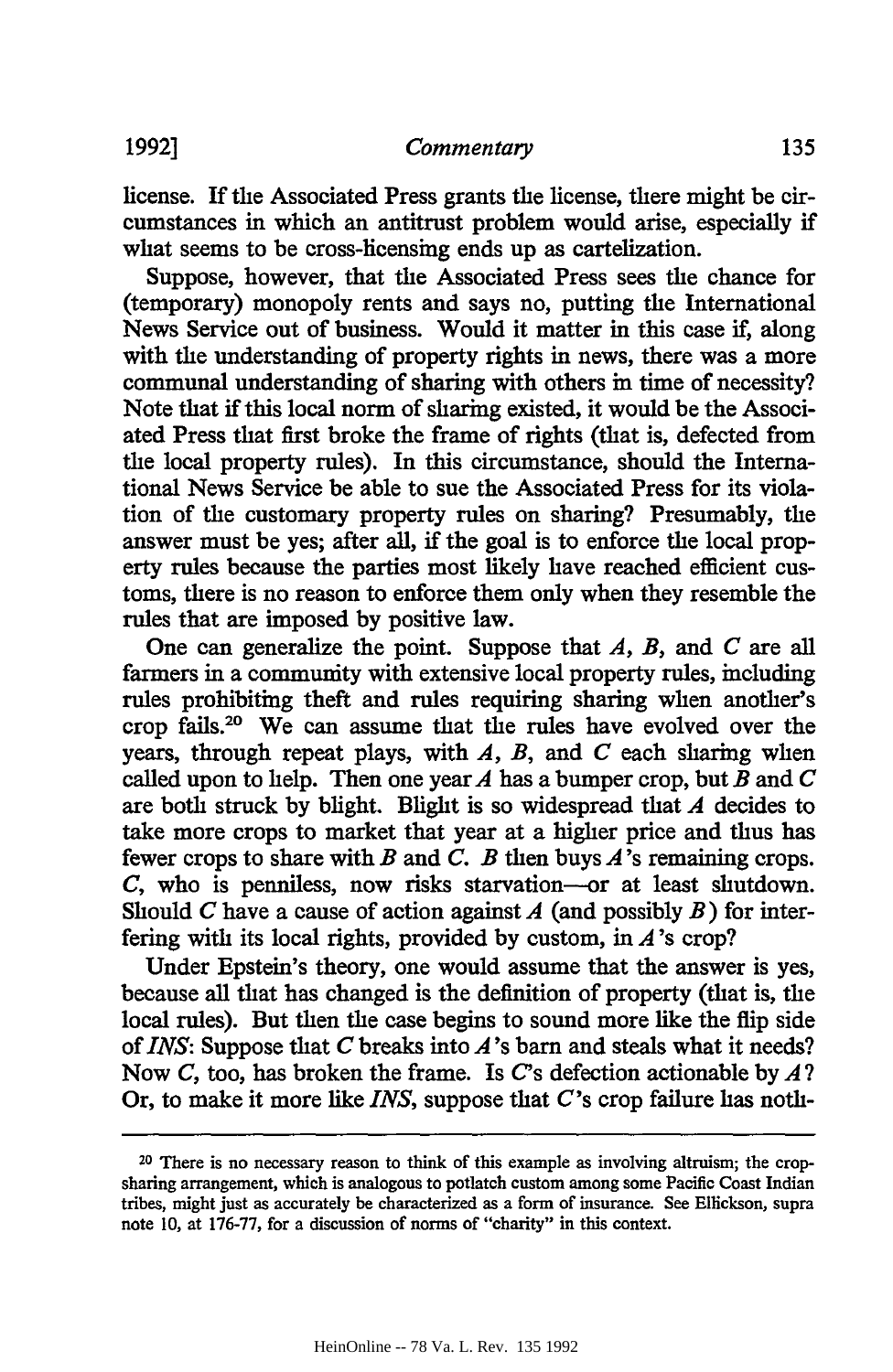ing to do with the quality of what it has grown. Rather, the government has shut down *C's* farm for violations of the Occupational Safety and Health Act. Now *C's* crop has "failed" in the sense that *C* is not permitted to harvest it. Can *C* now steal from *A?*

Here, too, the battle over intellectual property rights in the computer software industry provides a concrete example. The recent case of *Lasercomb America v. Job Reynolds21* raises the question of whether defecting from the local property rules should, in effect, lead to loss of one's negative property rights. The *Lasercomb* facts can be summarized as follows: Job Reynolds sought a license to use certain software that was the subject of Lasercomb's copyrights. Lasercomb declined to license the software except on terms that Job Reynolds considered outrageous. Instead of taking the license, Job Reynolds simply copied the software without payment. In Lasercomb's action for infringement, the United States Court of Appeals for the Fourth Circuit ruled for Job Reynolds, on the ground that Lasercomb's demand for an "unreasonable" license fee constituted copyright misuse.<sup>22</sup>

*Lasercomb* is, in many ways, a troubling case, but only, I think, if one has a view of property that is limited to negative property rights-rights of exclusion. Local customary rules, however, can instead be positive-rights of access. Suppose that the *Lasercomb* outcome rests on the court's understanding of the local property rules of the software industry and that among the local rules is one requiring all players to grant licenses on reasonable terms, terms no harsher than some optimal term  $X$ .  $A$  now seeks to use its copyright lever, which grants it exclusive control over the software in issue, to impose term *Y* instead. If Y violates the local rules (that is, if *Y* is harsher than  $X$ ), however, then one who is interested in enforcing the local

**<sup>21</sup> 911 F.2d 970** (4th Cir. **1990).**

**<sup>22</sup>Id.** at **979.** The doctrine of copyright misuse, which is **by** no means universally accepted **by** courts or **by** commentators, is modeled on the better established doctrine of patent misuse, under which a patent holder faces the loss of some of its rights if it makes certain anticompetitive uses of its patent. The patent misuse doctrine, like the copyright misuse doctrine, is essentially judge-made law and originated in the late nineteenth century, during an **era** of judicial hostility to the monopoly that patents were said to convey. Congress, in the Patent Misuse Reform Act of **1988,** 35 **U.S.C.** § **271(d) (1988),** has restricted the availability of the patent misuse defense, and the United States Court of Appeals for the Federal Circuit, although denying that it has done so, has essentially limited the doctrine to situations in which the actions of the patentee would amount to violations of federal antitrust law.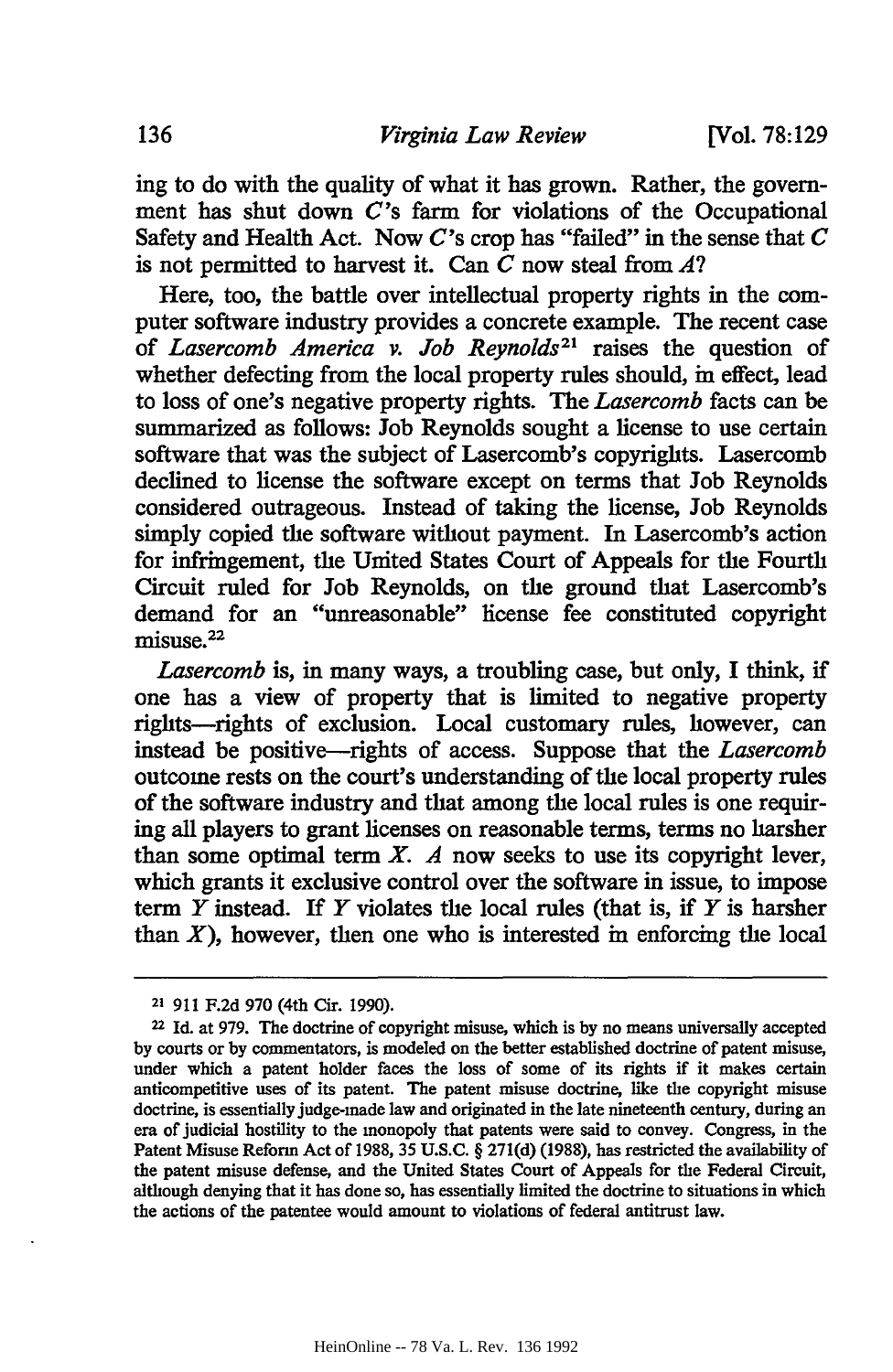rules would presumably hold that *A's* violation of emergent customary norms provides a defense for B--essentially the *Lasercomb* result.

Unless one has a previous bias in favor of forms of property that are traditionally recognized in our law (and because we are, by hypothesis, rejecting the labor theory of property<sup>23</sup>), there is no particular reason that we should reject local rules giving more than one person a claim on what one alone has created through labor, whether the Associated Press's news, farmer *A's* produce, Lotus' user interfaces, or Lasercomb's software.

These challenges are, I think, important ones, and I hope that Epstein will take them up as he develops his theory further. They do not, of course, invalidate his theory, and his theory does, as I have said, possess an undeniable appeal. Still, it is interesting to note that there are important judicial precedents, especially in copyright, that arguably stand at variance with Epstein's approach because they seem to ignore, or even to devastate, regimes of local informal rules. For example, when the United States Court of Appeals for the Second Circuit, in *Salinger v. Random House,24* held that a biographer's extensive quotations from unpublished copyrighted letters of the subject constituted copyright infringement, the decision shook the publishing industry.25 Perhaps one reason that the industry was so shaken was that an implicit understanding-the local property rules-had been overturned by *force majeure.26*

Equally interesting is the Supreme Court's recent decision in *Feist Publications v. Rural Telephone Service Co.,27* handed down after Epstein completed his article. In *Feist,* the justices decided that alphabetized white page listings in a telephone directory lack originality and that (depending on how one reads Justice Sandra Day O'Connor's opinion for the Court), either the white page listings are not copyrightable or copying all the information that they contain, in

137

**<sup>23</sup>**See Epstein, supra note **3,** at **108.** For the classic articulation of the labor theory, see John Locke, Two Treatises of Government 133-46 (Thomas I. Cook ed., 1947) (6th ed. 1764).

<sup>24 811</sup> F.2d 90 **(2d** Cir.), reh'g denied, 818 **F.2d 252 (2d** Cir.), cert. denied, 484 U.S. **890** (1987).

**<sup>25</sup>**One editor at a commercial publishing house has suggested to me that, for safety's sake, it is now best for authors not to quote *any* unpublished letters to or from anybody.

**<sup>26</sup>**The court's only attention to industry practice was an oblique one, in its suggestion that authors might, in the future, use paraphrases to report facts rather than quotes containing "expressive content." *Salinger,* **811** F.2d at 100.

**<sup>27 111</sup> S.** Ct. 1282 (1991).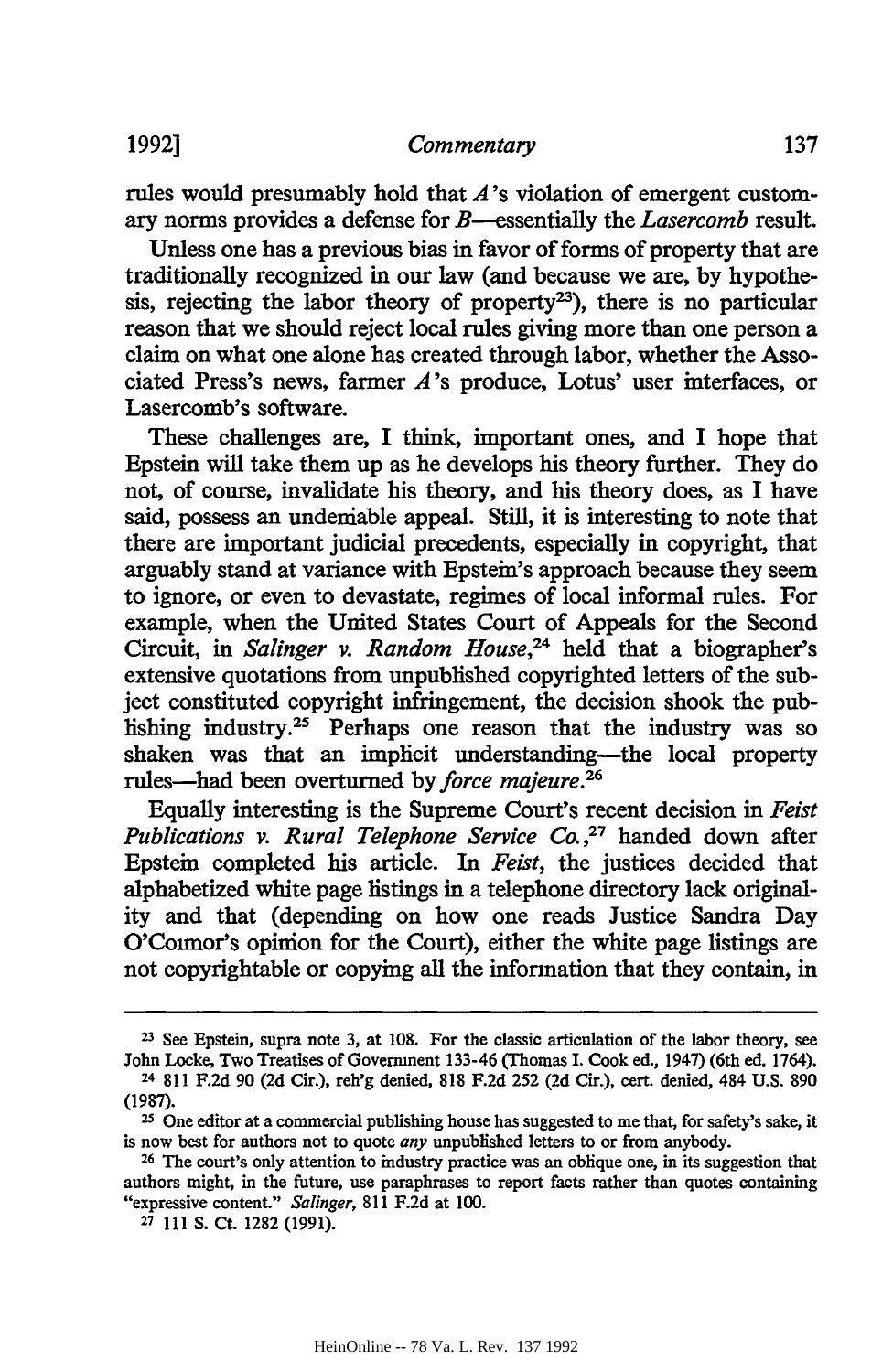the same order, is not infringement. In either case, the Court's route to its conclusion was the unequivocal rejection of what has come to be called the "sweat-of-the-brow" rule---the understanding that copyright law rewards the author for the labor and effort that produced the work.28 Copyright law, said Justice O'Connor, rewards only originality;<sup>29</sup> consequently, if a work is not original, the fact that the author has put lots of effort into it will not, in Judge Benjamin Kaplan's fine phrase, "make the copyright turnstile revolve."30

As it happens, I think *Feist* was rightly decided and that the sweatof-the-brow rule was never anything but wretched law. At the same time, it is worth being alert to the possibility that the sweat-of-thebrow rule rested on a judicial understanding of local property rules across a variety of industries. Perhaps there are widespread norms holding it inappropriate to copy the work of one who has put a great deal of effort into it, without regard to the vagaries of federal intellectual property law.

This last point is worth emphasizing. I suspect that local property rules have evolved just about everywhere where there is no regulation and in quite a few places where there is. But not all local property rights will be enforceable in the same way and not all will be enforceable at low cost; on the other hand, many local property rights will be enforced without resort to law. This is less likely in the field of intellectual property, for the public goods reasons that I previously mentioned.<sup>31</sup> One would predict that the public goods problem would make defections more likely in the realm of intellectual endeavor and that local rules are therefore less likely to survive. Consequently, despite Richard Epstein's entreaties, it shonld scarcely come as a surprise when the courts upset local rules governing *intellectual* property.

But even if local rules governing intellectual property are less likely than others to survive, they will sometimes turn out to be fairly stable-generally, one would predict, when there is a stronger sanction than tit-for-tat available to use against defectors. For example, one may think of the development of chess knowledge (the best move in

**<sup>28</sup>**Id. at 1295 (holding that "originality, not 'sweat of the brow,' is the touchstone of copyright protection" in fact-based works).

**<sup>29</sup>**Id. at 1289-90.

**<sup>30</sup>**Benjamin Kaplan, An Unhurried View of Copyright 46 (1966).

**<sup>31</sup>**See supra text accompanying note 7.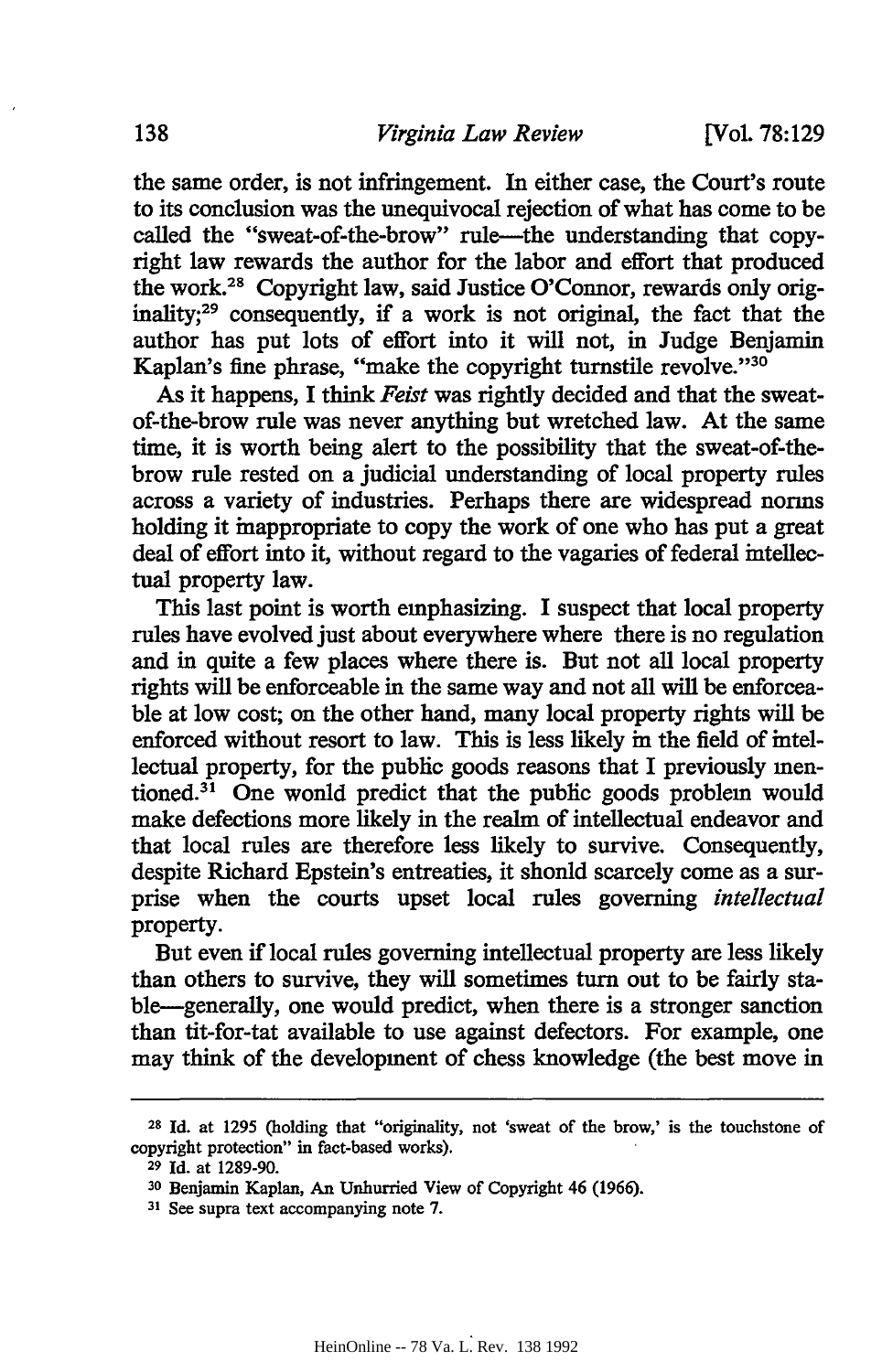particular situations) as a species of intellectual property, even though it does not fall cleanly within the major headings of copyright or patent. The field of chess writing, it turns out, does have informal norms that might be thought of as local property rules, and they govern principally the matter of citation. Basically, a theorist is expected to acknowledge the giants on whose shoulders key bits of analysis rest: "Richard Epstein was the first to develop this brilliant line of play," the analyst must write; or "This analysis is based on a masterful suggestion by Lloyd Weinreb." Obviously, there is no formal sanction available should an analyst violate these rules, but the informal sanctions of peer (and consumer) disapproval can severely damage one's reputation and hence one's career, much as evidence of plagiarism can severely damage an academic career.

Along the same line, my colleague Bob Ellickson argues that the informal norms governing citation and copying in academia might amount to such local property rules, existing, as it were, in the interstices of copyright.<sup>32</sup> According to Ellickson, it is widely understood among writers in academic journals that others will reproduce their work for classroom use without permission (even in excess of the amount allowed under the self-proclaimed "guidelines" that appear in the legislative history of section 107 of the 1976 Copyright  $Act^{33}$ , and that they may do the same. That this amounts to a zero-price license is not a problem, says Ellickson, because the rewards for successful academic publishing are found not in royalties but in promotion, higher salary, and enhanced status.<sup>34</sup> Although I am not sure whether a court, in analyzing a "fair use" defense to a claim of infringement, would consider itself bound by the local rules that Ellickson describes, his explanation has the virtue of making sense of the informal advice that I and many others who teach copyright law have been giving worried colleagues for years.

**<sup>32</sup>**Ellickson, supra note 10, at 258-64. Ellickson prefers the term "norm" to refer to informal understandings of the sort that I have been describing, but my preference for "rule," as I have explained, rests on Epstein's vision of the understandings as binding and enforceable rights in property. See supra note 6 and accompanying text.

**<sup>33</sup>**See H.R. Rep. No. 1476, 94th Cong., 2d Sess. 66-72 (1976), *reprinted in* 1976 U.S.C.C.A.N. 5659, 5679-5686; see also H.R. Conf. Rep. No. 1733, 94th Cong., 2d Sess. 72 (1976), *reprinted in* 1976 U.S.C.C.A.N. 5810, 5813 (endorsing the House Report).

**<sup>34</sup>**Ellickson excepts commercially published works from his theory, on the ground that the publishers have a financial stake in the production of copies. See Ellickson, supra note 10, at 262-63.